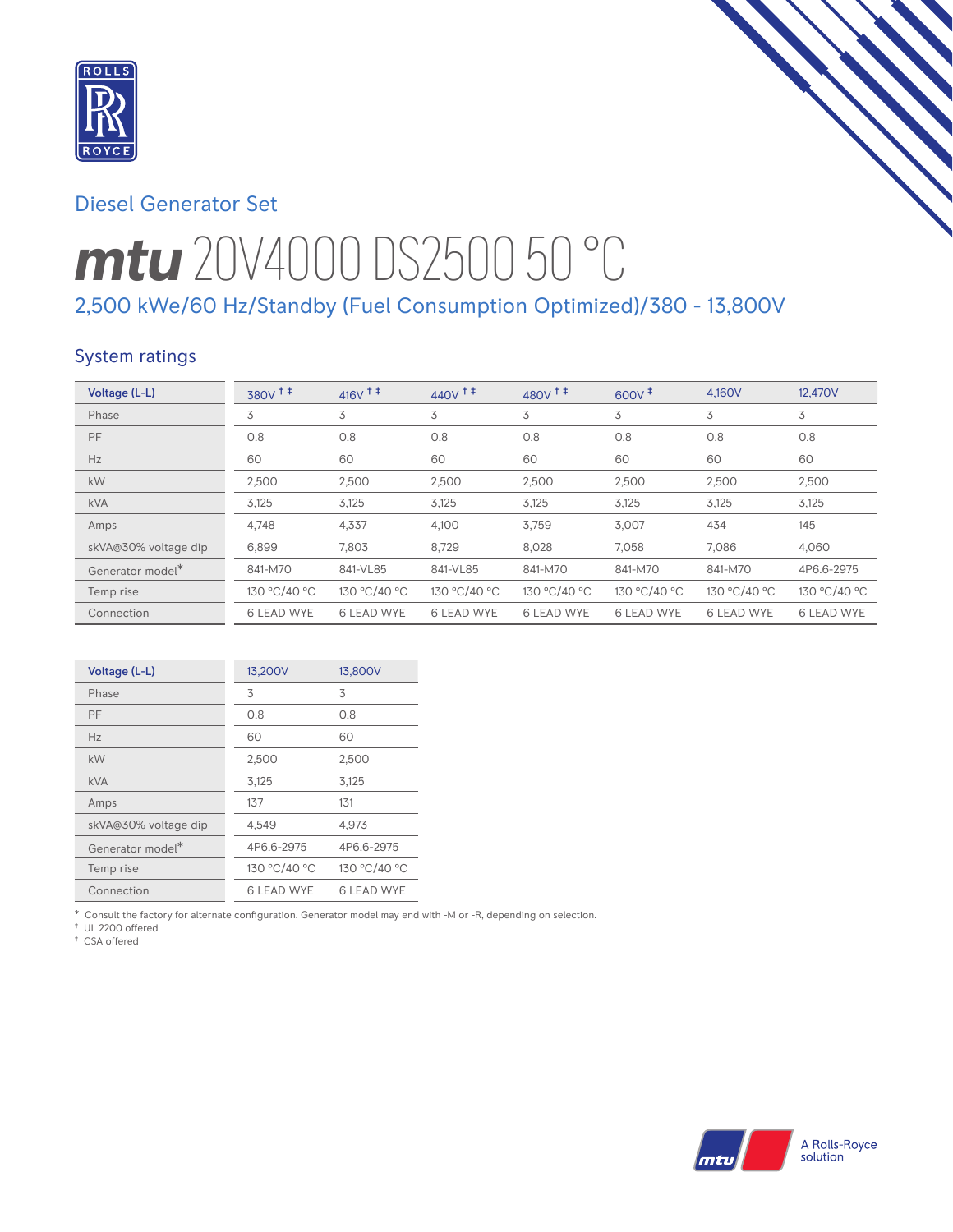# Certifications and standards

- Emissions
- Fuel Consumption Optimized (FCO)
- Generator set is designed and manufactured in facilities certified to standards ISO 9001:2008 and ISO 14001:2004
- Seismic certification optional
- 2018 IBC certification
- HCAI pre-approval
- UL 2200 optional (refer to *System ratings* for availability)
- CSA optional (refer to *System ratings* for availability)
	- CSA C22.2 No. 100
	- CSA C22.2 No. 14

# Standard features \*

- Single source supplier
- Global product support
- Two (2) Year/3,000 Hour Basic Limited Warranty
- 20V4000 diesel engine
	- 95.4 liter displacement
	- Common rail fuel injection
- 4-cycle
- Complete range of accessories
- Cooling system
	- Integral set-mounted
	- Engine-driven fan

# Standard equipment \*

#### **Engine**

- Air cleaners
- Oil pump
- Oil drain extension and shut-off valve
- Full flow oil filter
- Closed crankcase ventilation
- Jacket water pump
- Inter cooler water pump
- Thermostats
- Blower fan and fan drive
- Radiator unit mounted
- Electric starting motor 24V
- Governor electronic isochronous
- Base structural steel
- SAE flywheel and bell housing
- Charging alternator 24V
- Battery box and cables
- Bulkhead fuel connectors
- Flexible exhaust connection
- Fuel consumption optimized

#### Generator

- NEMA MG1, IEEE, and ANSI standards compliance for temperature rise and motor starting
- Sustained short circuit current of up to 300% of the rated current for up to 10 seconds
- Self-ventilated and drip-proof
- Superior voltage waveform
- Digital, solid state, volts-per-hertz regulator
- Performance Assurance Certification (PAC)
	- Generator set tested to ISO 8528-5 for transient response
	- Verified product design, quality, and performance integrity
	- All engine systems are prototype and factory tested
- Power rating
	- Accepts rated load in one step per NFPA 110
	- Permissible average power output during 24 hours of operation is approved up to 85%.
- Generator
	- Brushless, rotating field generator
	- 2/3 pitch windings
	- Permanent Magnet Generator (PMG) supply to regulator
	- 300% short circuit capability
- Digital control panel(s)
	- UL recognized, CSA certified, NFPA 110
	- Complete system metering
	- LCD display
- Brushless alternator with brushless pilot exciter
- 4 pole, rotating field
- 130 °C maximum standby temperature rise
- 2-bearing, sealed
- Flexible coupling
- Full amortisseur windings
- 125% rotor balancing
- 3-phase voltage sensing
- ± 0.25% voltage regulation no load to full load
- 100% of rated load one step
- 5% maximum total harmonic distortion

#### Digital control panel(s)

- Digital metering
- Engine parameters
- Generator protection functions
- Engine protection
- CANBus ECU communications
- Windows®-based software
- Multilingual capability
- Communications to remote annunciator
- Programmable input and output contacts
- UL recognized, CSA certified, CE approved
- Event recording
- IP 54 front panel rating with integrated gasket
- NFPA 110 compatible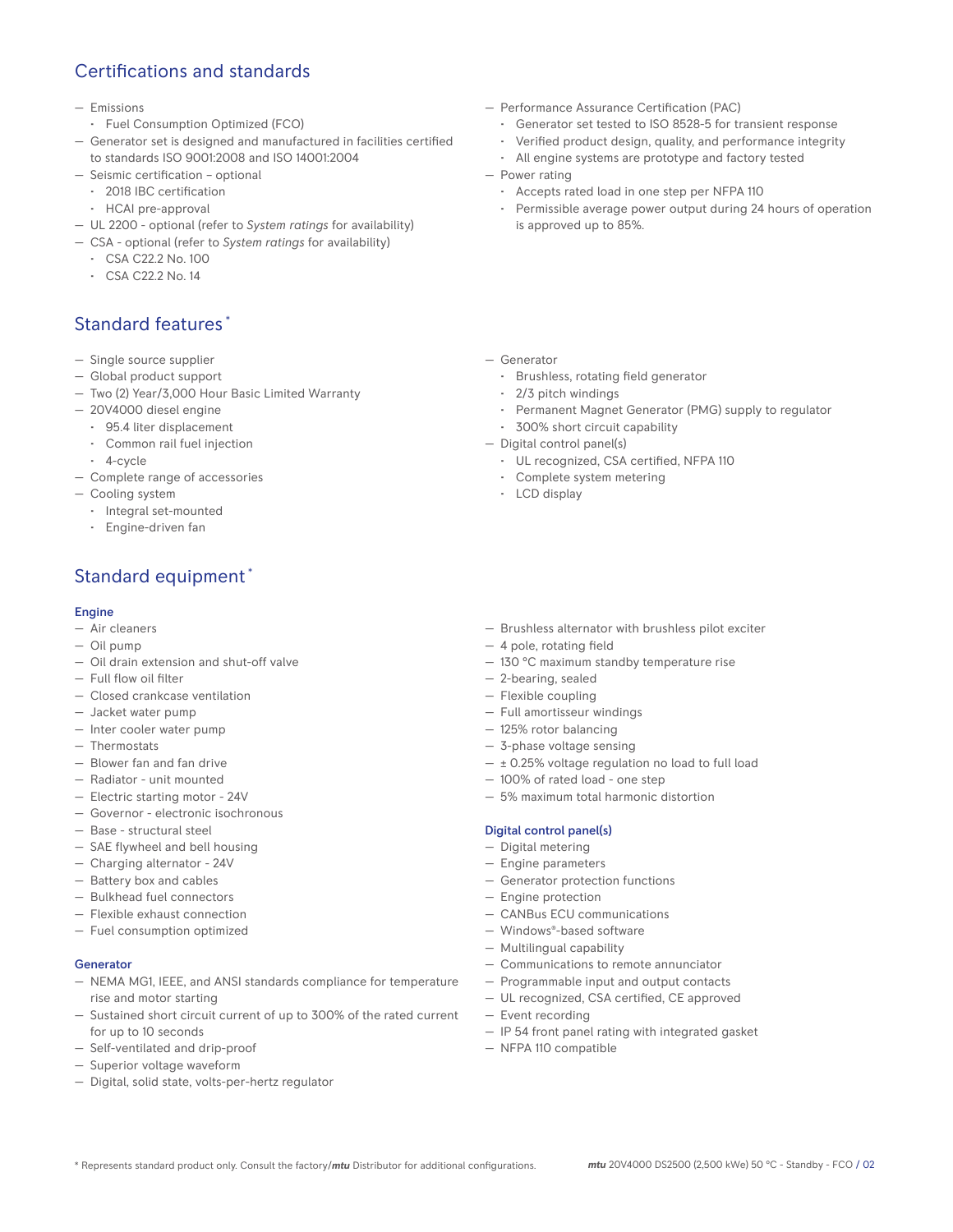# Application data

#### Engine

| Manufacturer                         | mtu                           |
|--------------------------------------|-------------------------------|
| Model                                | 20V4000G64S                   |
| Type                                 | 4-cycle                       |
| Arrangement                          | $20-V$                        |
| Displacement: $L$ (in <sup>3</sup> ) | 95.4 (5,822)                  |
| Bore: cm (in)                        | 17 (6.69)                     |
| Stroke: cm (in)                      | 21(8.27)                      |
| Compression ratio                    | 16.4:1                        |
| Rated rpm                            | 1.800                         |
| Engine governor                      | electronic isochronous (ADEC) |
| Maximum power: kWm (bhp)             | 2.740 (3.674)                 |
| Steady state frequency band          | ± 0.25%                       |
| Air cleaner                          | dry                           |
|                                      |                               |

#### Liquid capacity

| Total oil system: L (gal)             | 390 (103)  |
|---------------------------------------|------------|
| Engine jacket water capacity: L (gal) | 205 (54.2) |
| After cooler water capacity: L (gal)  | 50 (13.2)  |
| System coolant capacity: L (gal)      | 814 (215)  |
|                                       |            |

#### Electrical

| Electric volts DC                                            | 24    |
|--------------------------------------------------------------|-------|
| Cold cranking amps under -17.8 $^{\circ}$ C (O $^{\circ}$ F) | 4.200 |
| Batteries: group size                                        | 8D    |
| Batteries: quantity                                          |       |

#### Fuel system

| Fuel supply connection size          | $-16$ JIC 37 $\degree$ female |
|--------------------------------------|-------------------------------|
|                                      | 1" NPT adapter provided       |
| Fuel return connection size          | $-16$ JIC 37 $\degree$ female |
|                                      | 1" NPT adapter provided       |
| Maximum fuel lift - cranking: m (ft) | $1(3.3)*$                     |
| Maximum fuel lift - running: m (ft)  | 3.1(10)                       |
| Recommended fuel                     | diesel #2                     |
| Total fuel flow: L/hr (gal/hr)       | 1.620 (428)                   |
|                                      |                               |

\* Fuel lift pump for cranking increases lift to: m (ft) 3.1 (10)

#### Fuel consumption

| At 100% of power rating: L/hr (gal/hr)                                              | 628 (166)       |
|-------------------------------------------------------------------------------------|-----------------|
| At 75% of power rating: L/hr (gal/hr)                                               | 473 (125)       |
| At 50% of power rating: L/hr (gal/hr)                                               | 338 (89)        |
| Cooling - radiator system                                                           |                 |
| Ambient capacity of radiator: °C (°F)<br>Maximum restriction of cooling air: intake | 50 (122)        |
| and discharge side of radiator: kPa (in. H <sub>2</sub> 0)                          | 0.12(0.5)       |
| Water pump capacity: L/min (gpm)                                                    | 1,567(414)      |
| After cooler pump capacity: L/min (gpm)                                             | 567 (150)       |
| Heat rejection to coolant: kW (BTUM)                                                | 970 (55,163)    |
| Heat rejection to after cooler: kW (BTUM)                                           | 580 (32,984)    |
| Heat radiated to ambient: kW (BTUM)                                                 | 225 (12,776)    |
| Fan power: kW (hp)                                                                  | 87.5 (117.3)    |
| Air requirements                                                                    |                 |
| Aspirating: *m <sup>3</sup> /min (SCFM)                                             | 228 (8,052)     |
| Air flow required for radiator                                                      |                 |
| cooled unit: *m <sup>3</sup> /min (SCFM)                                            | 2,895 (102,247) |
| Remote cooled applications; air flow required for                                   |                 |
| dissipation of radiated generator set heat for a                                    |                 |
| maximum of 25 °F rise: *m <sup>3</sup> /min (SCFM)                                  | 816 (28,818)    |
| * Air density = 1.184 kg/m <sup>3</sup> (0.0739 lbm/ft <sup>3</sup> )               |                 |
| <b>Exhaust system</b>                                                               |                 |
| Gas temperature (stack): °C (°F)                                                    | 465 (869)       |
| Gas volume at stack tempearature: m <sup>3</sup> /min (CFM)                         | 546 (19,282)    |

| Ods vuluille al stack teilipearature. Ili / Illiil (CFMI) | U40 (19,202) |
|-----------------------------------------------------------|--------------|
| Maximum allowable back pressure at                        |              |
| outlet of engine, before piping: kPa (in. H.O)            | 8.5(34.1)    |